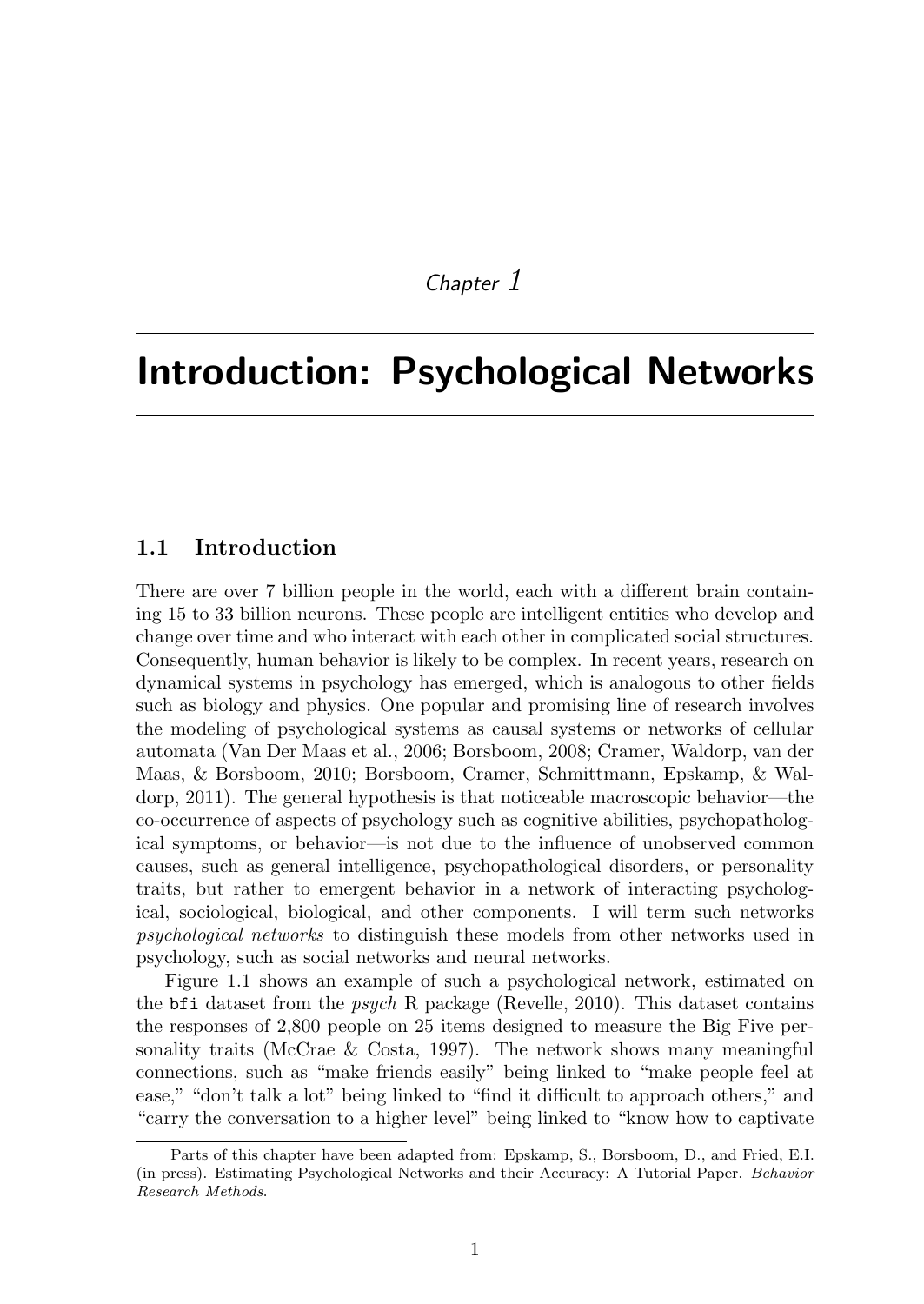people." A more detailed description on how to interpret such networks is included below and is discussed further (with respect to personality) in Chapter 10. Psychological networks are strikingly different to network models typically used in complexity research. These are networks between variables (nodes can take one of multiple states) rather than between concrete entities, such as people, computers, cities, and so forth. Furthermore, we do not know the structure of psychological networks. Due to the nascent status of this field, we do not yet know basic properties of psychological networks such as connectivity and clustering, which forces researchers to estimate network structures from data.

This dissertation addresses the problem of how to estimate network models from psychological data, and how such models should consequently be analyzed and interpreted. This is the first dissertation fully devoted to estimating and interpreting psychological networks. Some of the methods discussed (most notably the *qgraph* package; Chapter 9) have already grown to be commonly used psychological research. As a result, the number of researchers working on the estimation of psychological networks has grown substantively during the course of this PhD project. We can now speak of a new field of research: *network psychometrics*. The goal of this dissertation is to start of researchers in this field on the right foot.

Because most chapters of this dissertation utilize a certain class of network models, pairwise Markov random fields (PMRF; Lauritzen, 1996; Murphy, 2012), this introduction is followed by a general introduction to interpreting such models (adapted from Epskamp, Borsboom, & Fried, 2016, which is further used in Chapter 3). The introduction will conclude with a general outline of the dissertation.

#### 1.2 Psychological Networks

A psychological network is a model in which *nodes* represent observed psychological variables, usually psychometric test items such as responses to questions about whether a person suffered from insomnia or fatigue in past weeks. These nodes are connected by *edges* which indicate some statistical relationship between them. These models are conceptually different from commonly used reflective latent variable models that explain the co-occurrence among symptoms (e.g., the fact that individuals often suffer from sadness, insomnia, fatigue, and concentration problems at the same time) by invoking an underlying unobserved latent trait (e.g., depression) as the common cause of all the symptoms. Psychological networks offer a different conceptual interpretation of the data and explain such co-occurrences via direct relationships between symptoms; for example, someone who sleeps poorly will be tired, and someone who is tired will not concentrate well (Fried et al., 2015; Schmittmann et al., 2013). Such relationships can then be more easily interpreted when drawn as a network structure where edges indicate pathways on which nodes can affect each other. The edges can differ in strength of connection, also termed *edge weight*, indicating if a relationship is strong (commonly visualized with thick edges) or weak (thin, less saturated edges) and positive (green edges) or negative (red edges). After a network structure is estimated, the visualization of the graph itself tells the researcher a detailed story of the multivariate dependencies in the data. Additionally, many inference methods from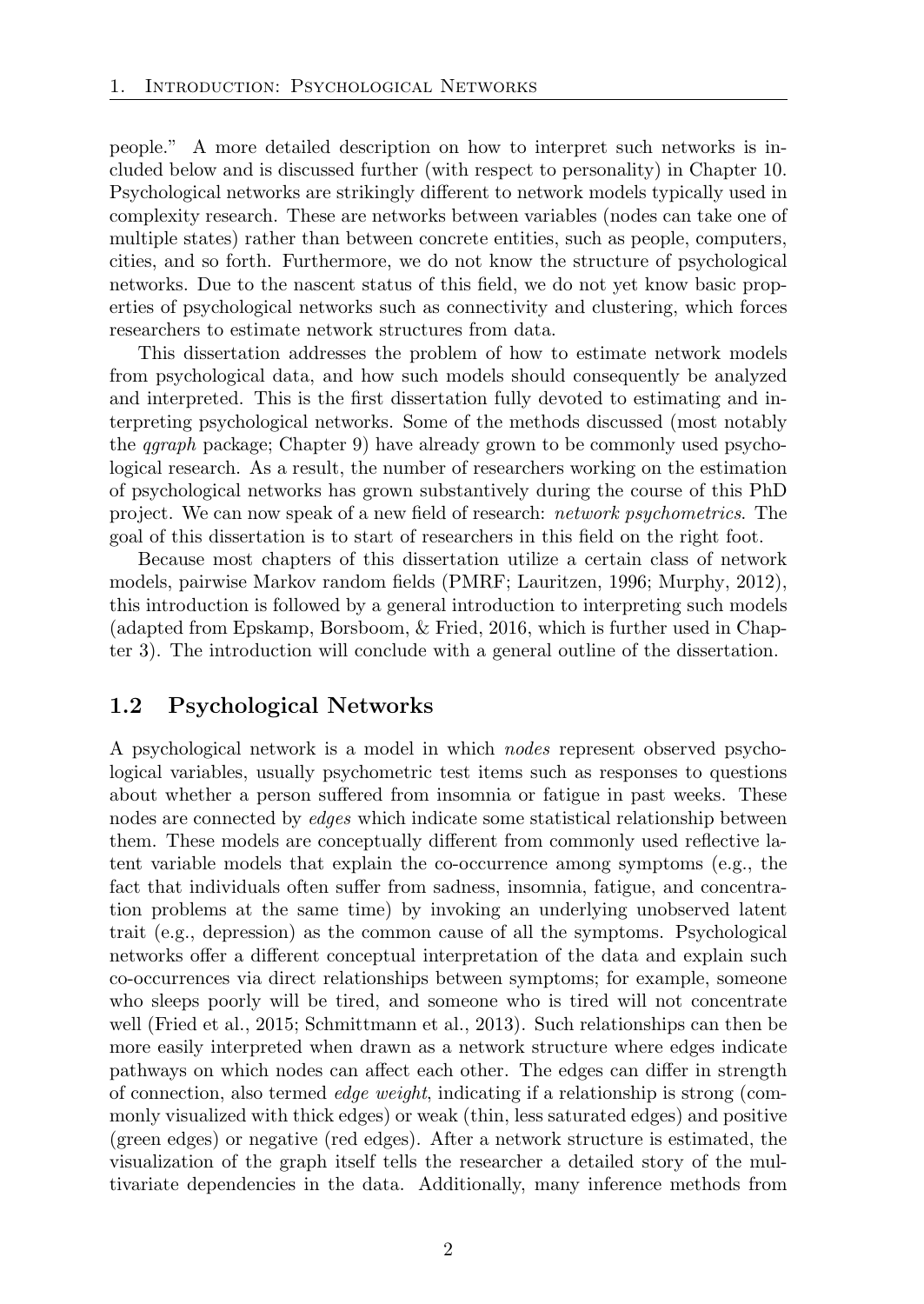

Figure 1.1: Example of a network model estimated the BFI personality dataset from the psych package in R. Nodes represent variables (in this case, personality inventory items) and links between the nodes (also termed *edges*) represent partial correlation coefficients. Green edges indicate positive partial correlations, red edges indicate negative partial correlations, and the width and saturation of an edge corresponds to the absolute value of the partial correlation. Estimation technique as outlined in Chapter 2 was used.

graph theory can be used to assess which nodes are the most important in the network, termed the *most central nodes*.

#### Directed and Undirected Networks

In general, there are two types of edges that can be present in a network: an edge can be directed, in which case one head of the edge has an arrowhead indicating a one-way effect, or an edge can be undirected, indicating some mutual relationship. A network that contains only directed edges is termed a *directed network*, whereas a network that contains only undirected edges is termed an *undirected network* (Newman, 2010). Many fields of science consider directed networks interesting because they can be used to encode causal structures (Pearl, 2000). For example, the edge insomnia  $\rightarrow$  fatigue can be taken to indicate that insomnia causes fatigue. The work of Pearl describes that such causal structures can be tested using only observational cross-sectional data and can even be estimated to a certain extent (Kalisch, M¨achler, Colombo, Maathuis, & B¨uhlmann, 2012; Scutari,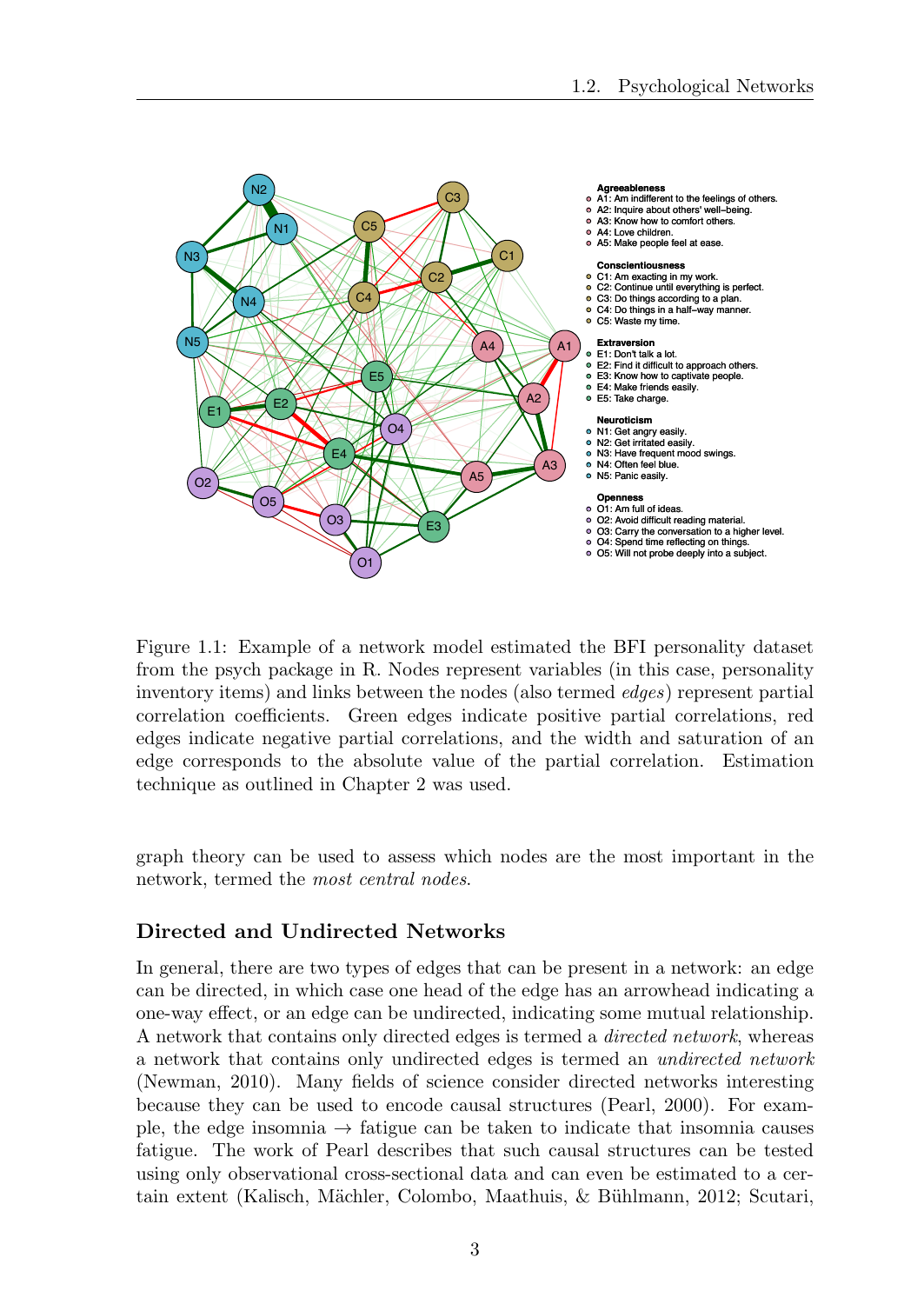2010). However, when temporal information is lacking, there is only limited information present in cross-sectional observational data. Such estimation methods typically only work under two very strict assumptions (a) that all entities which play a causal role have been measured and (b) that the causal chain of cause and effect is not cyclic (i.e., a variable cannot cause itself via any path). Both assumptions are not very plausible in psychological systems. Furthermore, such directed networks suffer from the problem that many equivalent models can exist that feature the same relationships found in the data (MacCallum, Wegener, Uchino, & Fabrigar, 1993); this makes the interpretation of structures difficult. For example, the structure insomnia  $\rightarrow$  fatigue  $\rightarrow$  concentration is statistically equivalent to the structure insomnia  $\leftarrow$  fatigue  $\rightarrow$  concentration as well as the structure insomnia  $\leftarrow$ fatigue  $\leftarrow$  concentration: All three only indicate that insomnia and concentration problems are conditionally independent after controlling for fatigue.

For the reasons outlined above, psychological networks estimated on crosssectional data are typically undirected networks. The current state-of-the-art method for estimating undirected psychological network structures involves the estimation of PMRFs. A PMRF is a network model in which edges indicate the full conditional association between two nodes after conditioning on all other nodes in the network. This means when two nodes are connected, there is a relationship between these two nodes that cannot be explained by any other node in the network. Simplified, it can be understood as a partial correlation controlling for all other connections. The absence of an edge between two nodes indicates that these nodes are conditionally independent of each other given the other nodes in the network. Thus, a completely equivalent undirected structure (compared to the structures described above) would be insomnia — fatigue — concentration, indicating that insomnia and concentration problems are conditionally independent after controlling for fatigue.

Figure 1.2 shows a PMRF similar to the example described above. In this network, there is a positive relationship between insomnia and fatigue and a negative relationship between fatigue and concentration. The positive edge is thicker and more saturated than the negative edge, indicating that this interaction effect is stronger than that of the negative edge. This network shows that insomnia and concentration do not directly interact with each other in any way other than through their common connection with fatigue. Therefore, fatigue is the most important node in this network—a concept we will later quantify as *centrality*. These edges can be interpreted in several different ways.<sup>1</sup> First, as shown above, the model is in line with causal interpretations of associations among the symptoms. Second, this model implies that insomnia and fatigue predict each other after controlling for concentration; even when we know someone is concentrating poorly, that person is more likely to suffer from insomnia when we observe that person suffering from fatigue. Similarly, fatigue and concentration predict each other after controlling for insomnia. After controlling for fatigue, there is no longer any predictive quality between insomnia and concentration, even though these variables are correlated; fatigue now mediates the prediction between these

<sup>1</sup>A more detailed description of the interpretation of such models can be found in Chapter 6 and Chapter 8.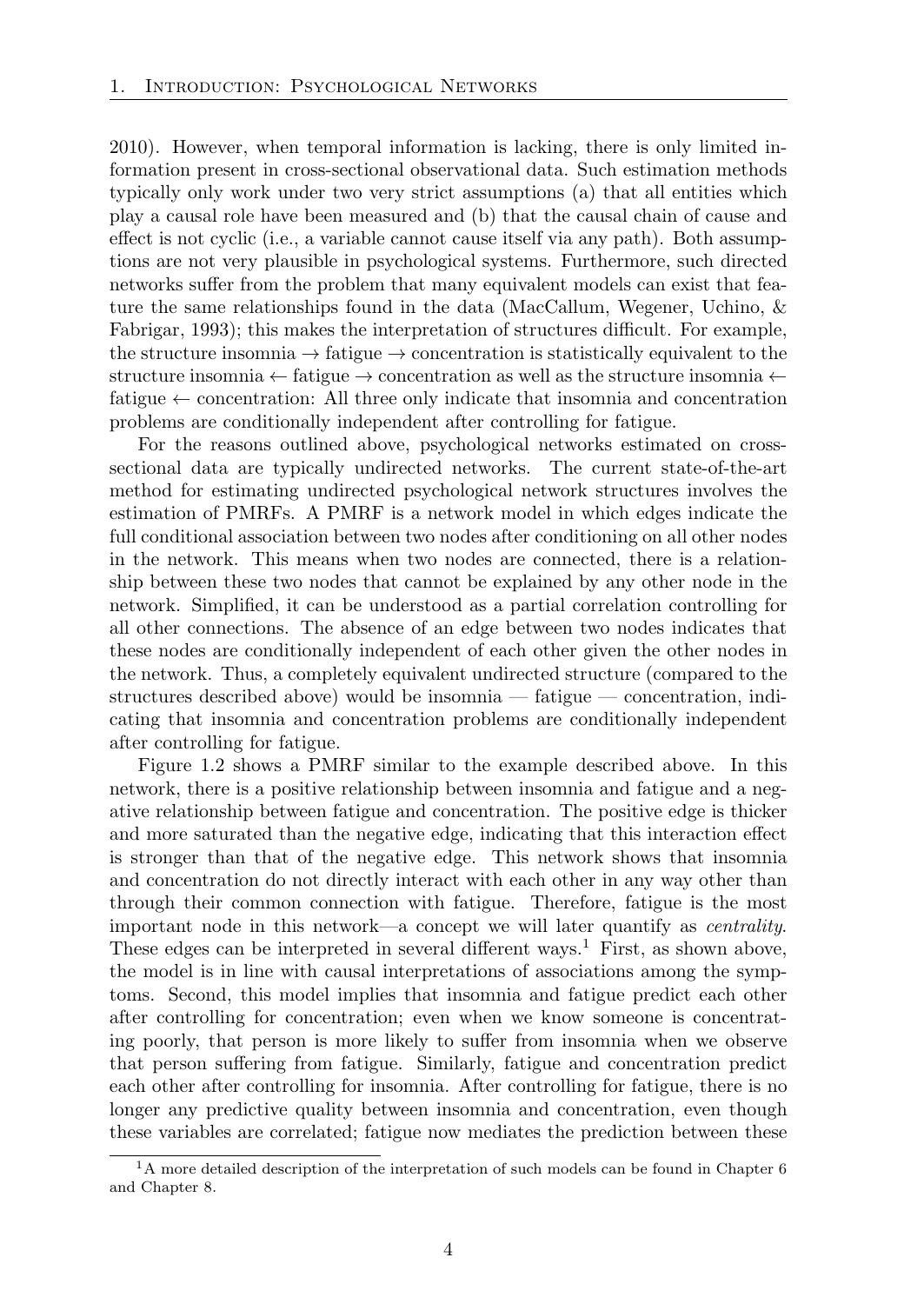

Figure 1.2: Example of a pairwise Markov random field. Node *A* positively interacts with node *B*, and node *B* negatively interacts with node *C*. Nodes *A* and *C* are *conditionally independent* given node *B*.

two symptoms. Finally, these edges can represent genuine symmetric causal interactions between symptoms (e.g., in statistical physics, a PRMF called the Ising model is used to model particles that cause neighboring particles to be aligned).

#### Network Inference

In the first step of network analysis, the obtained network is typically presented graphically to show the structure of the data. Afterwards, inference methods derived from graph theory can be applied to the network structure. The estimated PRMF is always a weighted network, which means that we not only look at the structure of the network (e.g., are two nodes connected or not) but also at the strength of connection between pairs of nodes. Because of this, many typical inference methods that concern the global structure of the network (e.g., smallworldness, density, and global clustering; Kolaczyk, 2009; Newman, 2010; Watts & Strogatz, 1998) are less useful in the context of psychological networks because they only take into account whether nodes are connected or not and not the strength of association among nodes. Because the global inference methods for weighted networks and PRMFs are still in development and no consensus has been reached, the network inference section focuses on local network properties: How are two nodes related, and what is the influence of a single node?

Relationship between two nodes. The relationship between two nodes can be assessed in two ways. First, we can directly assess the edge weight. This is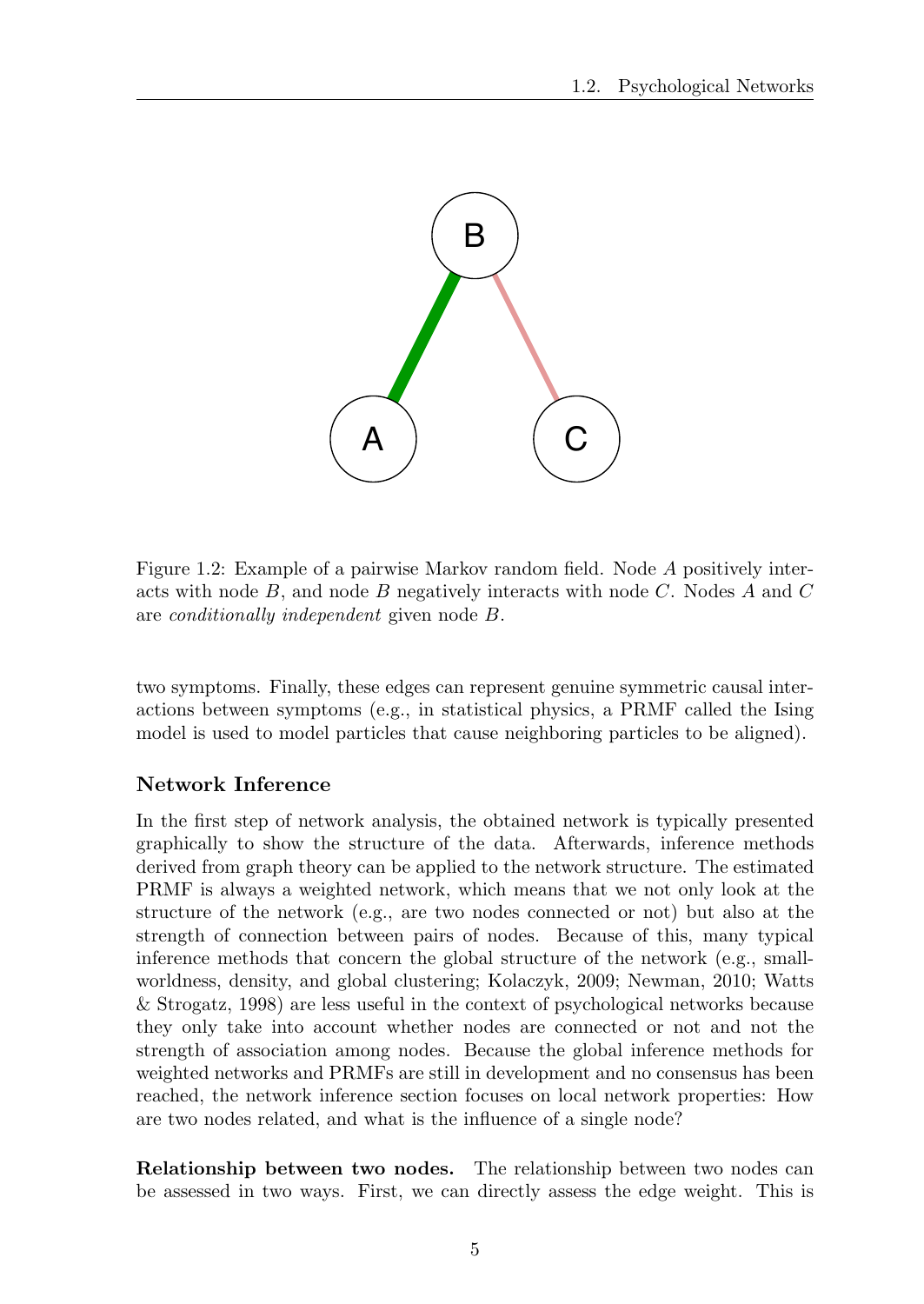always a number that is nonzero because an edge weight of zero would indicate there is no edge. The sign of the edge weight (positive or negative) indicates the type of interaction, and the absolute value of the edge weight indicates the strength of the effect. For example, a positive edge weight of  $0.5$  is equal in strength to a negative edge weight of *−*0*.*5 and both are stronger than an edge weight of 0*.*2. Two strongly connected nodes influence each other more easily than two weakly connected nodes. This is similar to how two persons standing closer to each other can communicate more easily (via talking) than two people standing far away from each other (via shouting)—two strongly connected nodes are closer to each other. As such, the length of an edge is defined as the inverse of the edge strength. Finally, the distance between two nodes is equal to the sum of the lengths of all edges on the shortest path between two nodes (Newman, 2010).

Node centrality. The importance of individual nodes in the network can be assessed by investigating the node centrality. A visualization of a network, such as the one shown in Figure 1.2, is an abstract rendition of a high-dimensional space in two dimensions. Although visualizations of network models often aim to place highly connected nodes into the center of the graph, for instance using the Fruchterman-Reingold algorithm (Fruchterman & Reingold, 1991), the two-dimensional visualization cannot properly reflect the true space of the model. Thus, the metric distance between the placement of nodes in the two-dimensional space has no direct interpretation as it has in multidimensional scaling, for instance. Therefore, graph theory has developed several methods to more objectively quantify which node is most central in a network. Three such centrality measures have appropriate weighted generalizations that can be used with psychological networks (Opsahl, Agneessens, & Skvoretz, 2010). First, node strength, also called degree in unweighted networks (Newman, 2010), simply adds up the strength of all connected edges to a node; if the network is made up of partial correlation coefficients, the node strength equals the sum of absolute partial correlation coefficients between a node and all other nodes. Second, closeness takes the inverse of the sum of all the shortest paths between one node and all other nodes in the network. Thus, where node strength investigates how strongly a node is directly connected to other nodes in the network, closeness investigates how strongly a node is indirectly connected to other nodes in the network. Finally, betweenness looks at how many of the shortest paths between two nodes go through the node in question; the higher the betweenness, the more important a node is in connecting other nodes.

### 1.3 Outline

The above describes, in short, the basis of the methodology introduced in this dissertation. Although the methods and software discussed in this dissertation are applicable to many fields both in and outside of psychology<sup>2</sup>, it is in three fields

<sup>&</sup>lt;sup>2</sup>In recent literature, the methodology has been applied to diverse fields, such as attitude formation (Dalege et al., 2016), test validity (Ziegler, Booth, & Bensch, 2013), dog personality (Goold, Vas, Olsen, & Newberry, 2015), plant breeding (da Silva, Cecon, & Puiatti, 2015; Silva,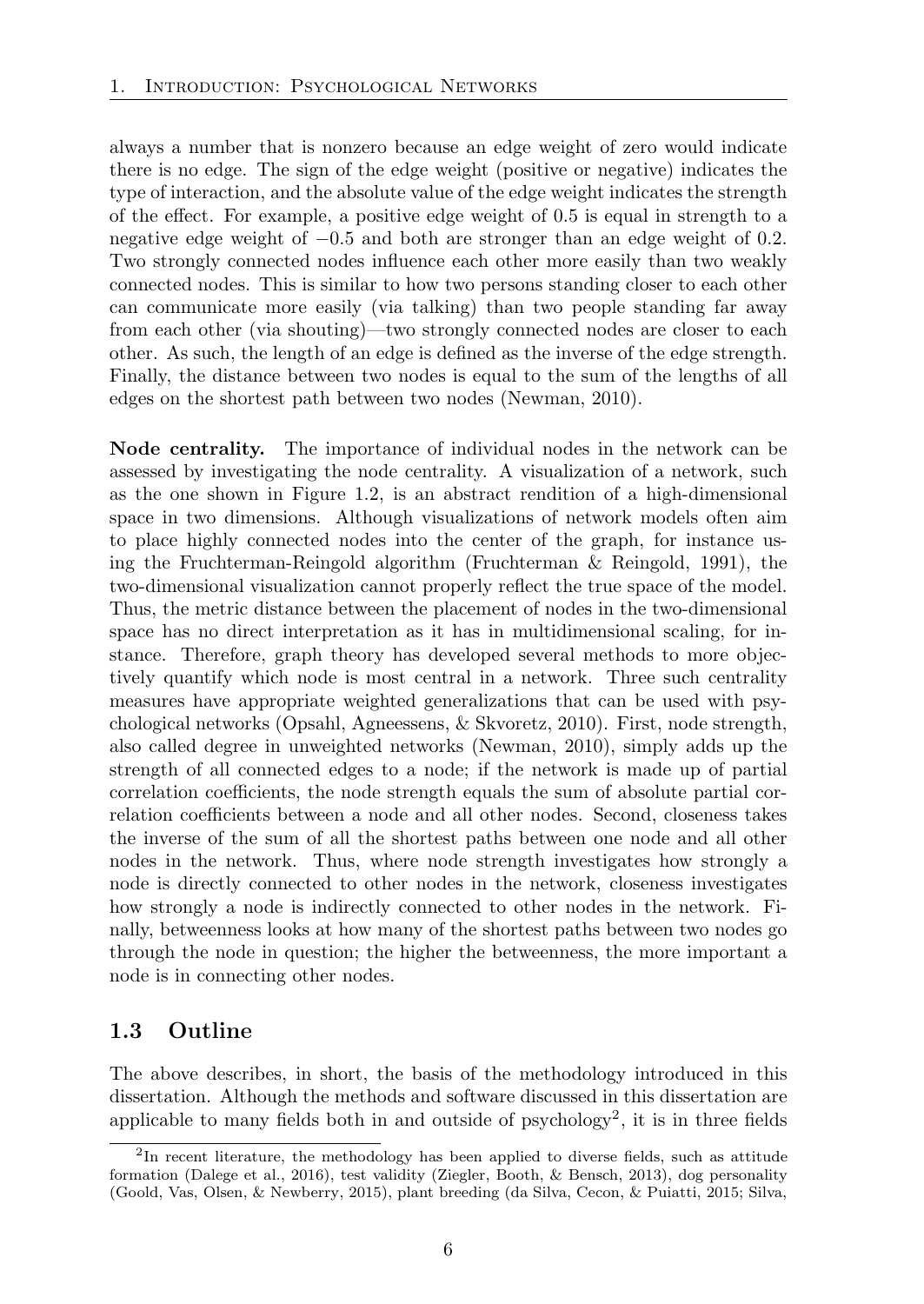where the method has been most applied: clinical psychology, psychometrics, and personality research. As a result of this diversity, the audience of contributions in network psychometrics varies as well between empirical researchers without much programming knowledge, researchers with strong technical skills, and researchers that are familiar with programming in R. To this end, the dissertation is split in three parts: Part I is aimed at empirical researchers with an emphasis on clinical psychology, Part II is aimed at technical researchers with an emphasis on psychometrics, and Part III is aimed at R users with an emphasis on personality research.

Network models have gained extensive footing in clinical psychology for their ability to highlight the dynamics that may lead to someone developing or maintaining mental illness (Cramer et al., 2010; Borsboom & Cramer, 2013; Borsboom, in press). For this reason, Part I of this dissertation is aimed at empirical researchers, with an emphasis on clinical psychology. Chapter 2 will introduce the reader to the network estimation technique we now most often employ on cross-sectional data: model selection on a series of regularized networks. Chapter 3 continues on this topic and presents methods for assessing the accuracy of the network estimated as well as the stability of inferences made on the network structure after observing only subsets of people. Chapter 4 continuous discussing network estimation using regularization and provides a more critical note to argue that results from the methods described in this part are not without problems and certain conclusions cannot be drawn. Finally, Chapter 5 gives a conceptual introduction to time-series modeling on the data of a single patient in clinical practice.

Part II, on the other hand, is aimed at psychometricians and researchers with strong technical skills. Simply stated, these chapters contain equations. Chapter 6 will further outline the modeling of time-series data. This chapter will give the theoretical justification for the model described in Chapter 5 and extends this modeling framework to situations where time-series data is available from multiple people. Rather than contrasting network modeling to the latent variable modeling of classical psychometrics, Chapter 7 and Chapter 8 outline how these frameworks can be combined. Chapter 7 will introduce the network model for multivariate normal data as a formal psychometric model and will cast this model in the well-known structural equation modeling (SEM) framework. Combining network models into SEM allows for two new modeling frameworks, both of which show promise in psychometrics. Finally, Chapter 8 will outline the relationship between the best known network model for binary data, the Ising model, to well-known psychometric modeling frameworks such as logistic regression, loglinear modeling, and item-response theory.

Part III continues the combination of using networks to augment classical psychometrics in three tutorial papers aimed at empirical researchers familiar with programming in R. Two of these chapters are aimed at the third field in which network modeling has grown prominent: personality research (Cramer, Sluis, et al., 2012). These chapters are not technical and are all tutorials using R. Chapter 9 will outline how network-based visualizations can be used to gain insight

Rˆego, Pessoa, & Rˆego, 2016), and ecology (Wilkins, Shizuka, Joseph, Hubbard, & Safran, 2015; Gsell, Özkundakci, Hébert, & Adrian, 2016).